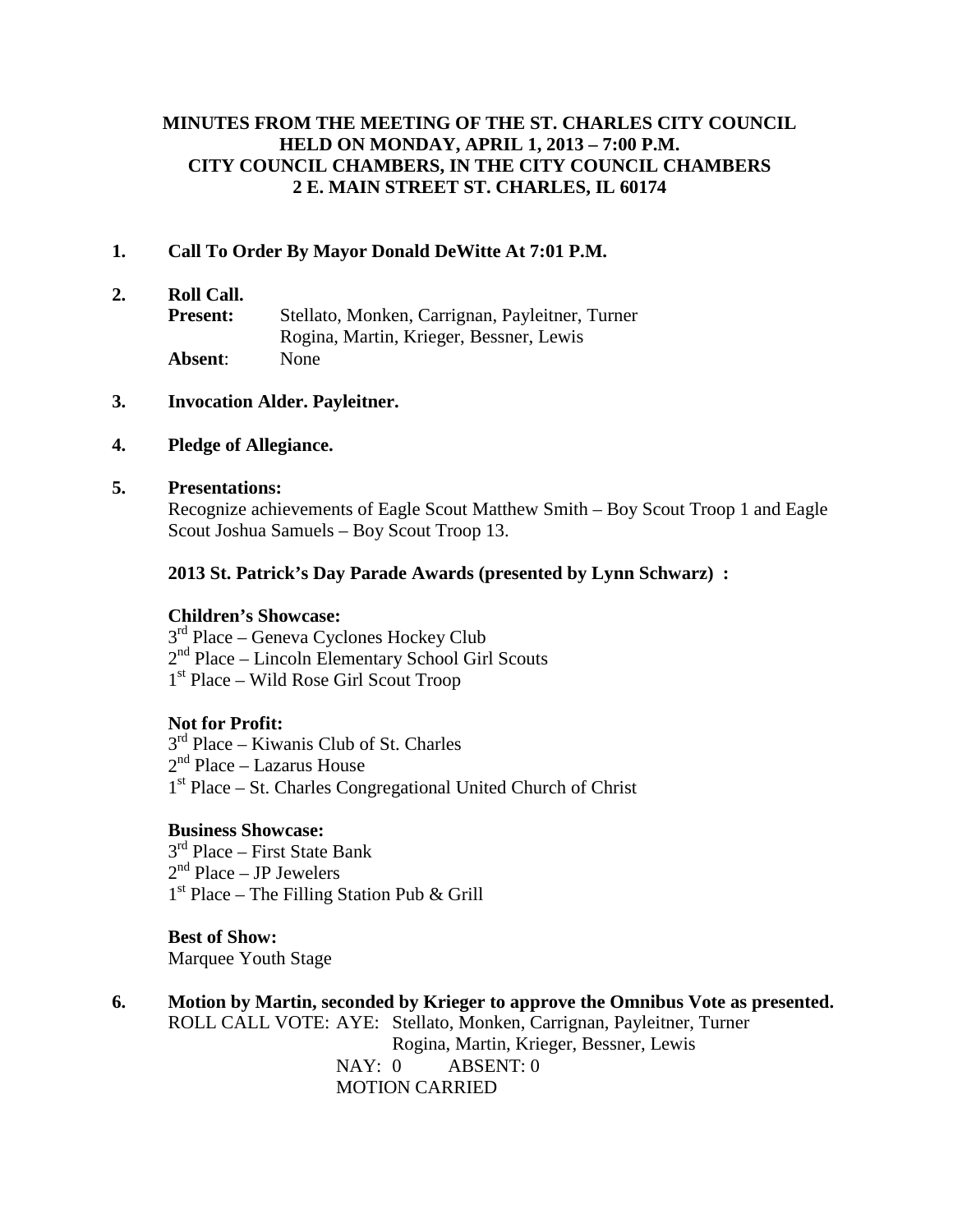- **\*7. Motion by Martin, seconded by Krieger to accept and place on file minutes of the regular City Council meeting held on March 18, 2013.** ROLL CALL VOTE: AYE: Stellato, Monken, Carrignan, Payleitner, Turner Rogina, Martin, Krieger, Bessner, Lewis NAY: 0 ABSENT: 0 MOTION CARRIED (Omnibus Vote)
- **\*8. Motion by Martin, seconded by Krieger to approve and authorize issuance of vouchers from the Expenditure Approval List for the period of 3/11/13 – 3/22/13 in the amount of \$5,235,263.15.**

ROLL CALL VOTE: AYE: Stellato, Monken, Carrignan, Payleitner, Turner Rogina, Martin, Krieger, Bessner, Lewis NAY: 0 ABSENT: 0 MOTION CARRIED (Omnibus Vote)

# **I. New Business**

- A. Mayor DeWitte read the proclamation honoring James Stombres as 2013 Elgin Youth Symphony Orchestra Music Educator of the Year.
- B. Motion by Carrignan, seconded by Monken to approve a proclamation declaring April 2013 as National Fair Housing Month in the City of St. Charles. VOICE VOTE UNANIMOUS MOTION CARRIED

# **II. Committee Reports**

#### **A. Government Operations**

\*1. Motion by Martin, seconded by Krieger to accept and place on file minutes of the Government Operations Committee meeting held on March 18, 2013. ROLL CALL VOTE: AYE: Stellato, Monken, Carrignan, Payleitner, Turner Rogina, Martin, Krieger, Bessner, Lewis

NAY: 0 ABSENT: 0

MOTION CARRIED (Omnibus Vote)

- \*2. Motion by Martin, seconded by Krieger to approve an Ordinance 2013-M-21 Amending Title 2 "Administration and Personnel," Chapter 2.33 "Office of Purchasing," of the St. Charles Municipal Code.
- \*3. Motion by Martin, seconded by Krieger to accept and place on file Plan Commission Resolution 3-2013 A Resolution Recommending Approval of a General Amendment to Title 17 of the St. Charles Municipal Code entitled "Zoning", Chapter 17.28 "Signs", Table 17.28-3 "Permitted Signs for Office Research, Manufacturing, and Public Land Districts" Regarding Identifications Signs in the O-R District. ROLL CALL VOTE: AYE: Stellato, Monken, Carrignan, Payleitner, Turner

Rogina, Martin, Krieger, Bessner, Lewis

NAY: 0 ABSENT: 0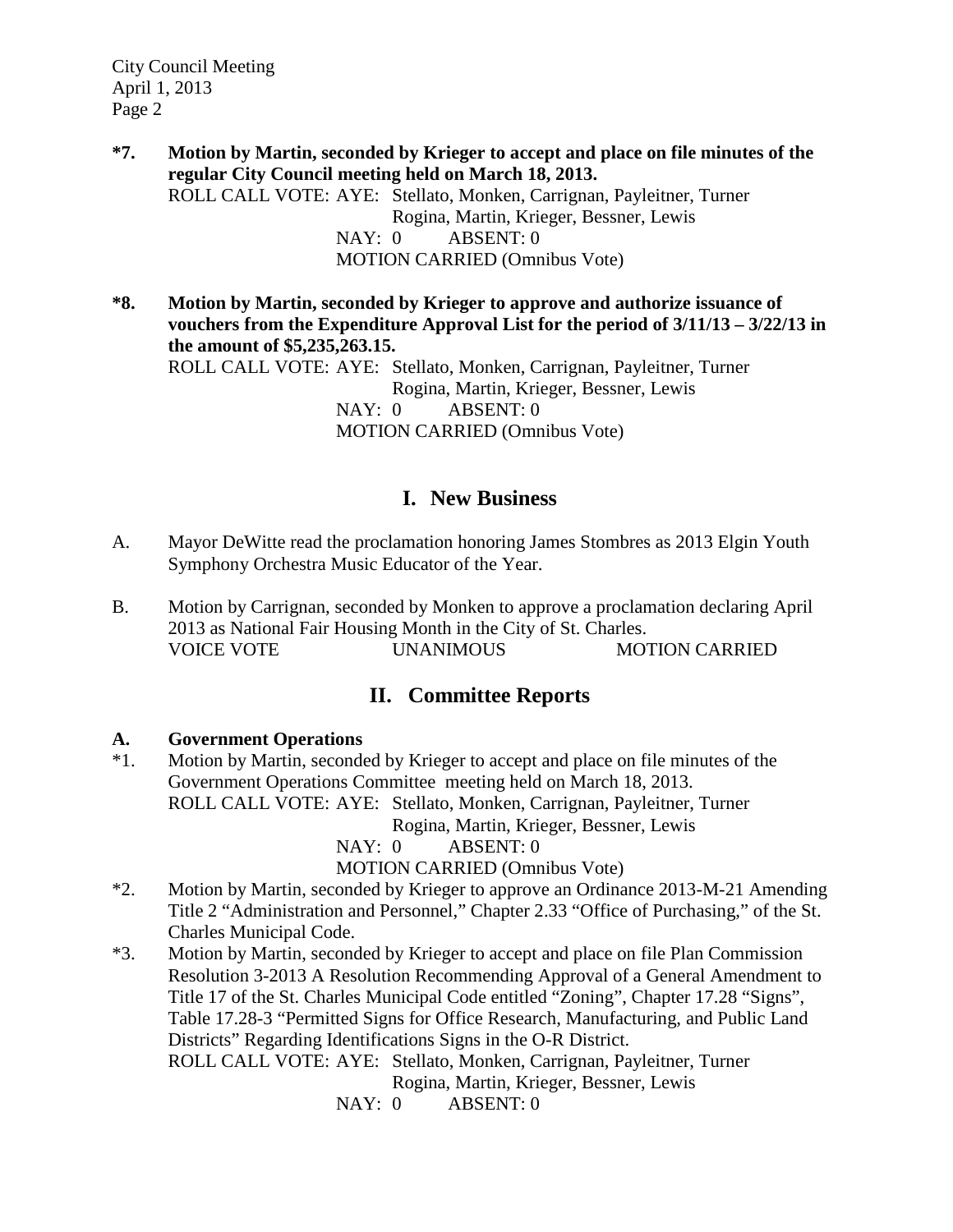#### MOTION CARRIED (Omnibus Vote)

\*4. Motion by Martin, seconded by Krieger to approve an **Ordinance 2013-Z-7** Amending Title 17 of the St. Charles Municipal Code entitled "Zoning", Chapter 17.28 "Signs," Table 17.28-3 "Permitted Signs for Office Research, Manufacturing, and Public Land Districts" Regarding Identifications Signs in the O-R District. ROLL CALL VOTE: AYE: Stellato, Monken, Carrignan, Payleitner, Turner

Rogina, Martin, Krieger, Bessner, Lewis

NAY: 0 ABSENT: 0

MOTION CARRIED (Omnibus Vote)

\*5. Motion by Martin, seconded by Krieger to accept and place on file Plan Commission Resolution 4-2013 A Resolution Recommending Approval of a General Amendment to Title 17 of the St. Charles Municipal Code entitled "Zoning" Table 17.16-1 "Office /Research, Manufacturing, and Public Lands Permitted and Special Uses" and Section 17.20.030.P "Motor Vehicle Storage" Regarding Permanent Motor Vehicle Storage. ROLL CALL VOTE: AYE: Stellato, Monken, Carrignan, Payleitner, Turner

Rogina, Martin, Krieger, Bessner, Lewis

NAY: 0 ABSENT: 0

MOTION CARRIED (Omnibus Vote)

\*6. Motion by Martin, seconded by Krieger to approve an **Ordinance 2013-Z-8** Amending Title 17 of the St. Charles Municipal Code entitled "Zoning" Table 17.16-1 "Office /Research, Manufacturing, and Public Lands Permitted and Special Uses" and Section 17.20.030.P "Motor Vehicle Storage" Regarding Permanent Motor Vehicle Storage. ROLL CALL VOTE: AYE: Stellato, Monken, Carrignan, Payleitner, Turner

Rogina, Martin, Krieger, Bessner, Lewis

NAY: 0 ABSENT: 0

MOTION CARRIED (Omnibus Vote)

\*7. Motion by Martin, seconded by Krieger to accept and place on file Plan Commission Resolution 5-2013 A Resolution Recommending Approval of an Amendment to a Special Use for a Tattoo Parlor at 2047 Lincoln Highway (Ryan Harnish). ROLL CALL VOTE: AYE: Stellato, Monken, Carrignan, Payleitner, Turner

Rogina, Martin, Krieger, Bessner, Lewis

NAY: 0 ABSENT: 0

MOTION CARRIED (Omnibus Vote)

8. Motion by Martin, seconded by Bessner to approve an **Ordinance 2013-Z-9** Amending Ordinance 2009-Z-16 for a Special Use for a Tattoo Parlor (2047 Lincoln Highway - Ryan Harnish).

ROLL CALL VOTE: AYE: Stellato, Monken, Carrignan, Payleitner, Turner

Rogina, Martin, Bessner, Lewis

NAY: Krieger ABSENT: 0

MOTION CARRIED

#### **B. Government Services**

\*1. Motion by Martin, seconded by Krieger to approve an Intergovernmental Agreement with School District 303 (Red Gate Road/St. Charles North High School). ROLL CALL VOTE: AYE: Stellato, Monken, Carrignan, Payleitner, Turner

Rogina, Martin, Krieger, Bessner, Lewis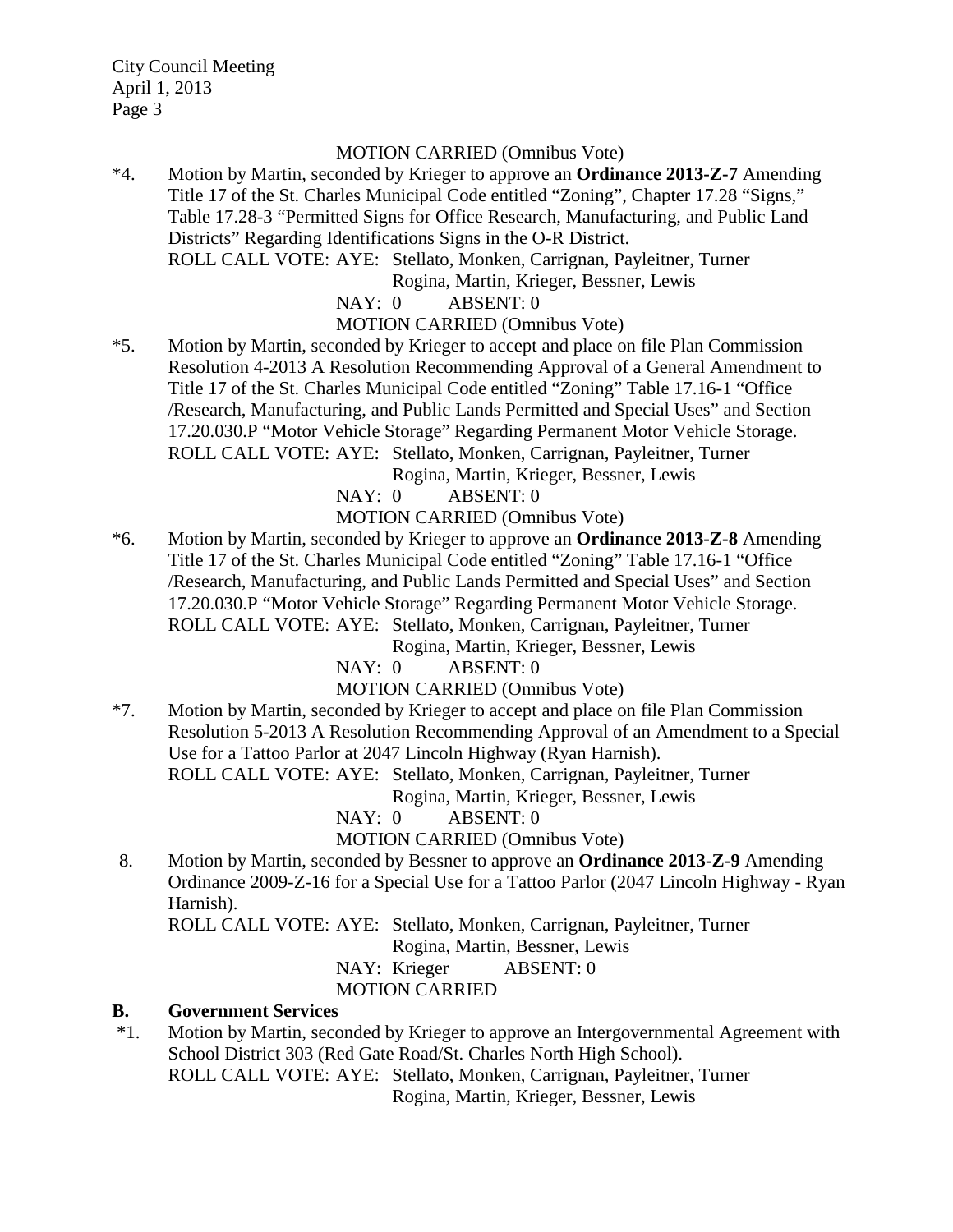#### NAY: 0 ABSENT: 0 MOTION CARRIED (Omnibus Vote)

\*2. Motion by Martin, seconded by Krieger to approve a **Resolution 2013-29** Authorizing a Construction Service agreement with James McHugh Construction Company for Red Gate Road /St. Charles North High School.

ROLL CALL VOTE: AYE: Stellato, Monken, Carrignan, Payleitner, Turner

Rogina, Martin, Krieger, Bessner, Lewis

NAY: 0 ABSENT: 0

MOTION CARRIED (Omnibus Vote)

\*3. Motion by Martin, seconded by Krieger to waive the formal bid procedure for items 4, 5, 7, 8, 9, 10, 11, 12.

ROLL CALL VOTE: AYE: Stellato, Monken, Carrignan, Payleitner, Turner

Rogina, Martin, Krieger, Bessner, Lewis

NAY: 0 ABSENT: 0

MOTION CARRIED (Omnibus Vote)

\*4. Motion by Martin, seconded by Krieger to approve a **Resolution 2013-30** Authorizing a Purchase Order with James McHugh Construction Company for Conduit and Foundation work on Local Distribution Center 2 at Red Gate Road Bridge Site.

ROLL CALL VOTE: AYE: Stellato, Monken, Carrignan, Payleitner, Turner

Rogina, Martin, Krieger, Bessner, Lewis

NAY: 0 ABSENT: 0

MOTION CARRIED (Omnibus Vote)

\*5. Motion by Martin, seconded by Krieger to approve a **Resolution 2013-31** Authorizing a Purchase Order with PieperLine Line Construction for Contract Administration of Local Distribution Center 2 Construction at the Red Gate Road Bridge Site.

ROLL CALL VOTE: AYE: Stellato, Monken, Carrignan, Payleitner, Turner

Rogina, Martin, Krieger, Bessner, Lewis

NAY: 0 ABSENT: 0

MOTION CARRIED (Omnibus Vote)

\*6. Motion by Martin, seconded by Krieger to approve a **Resolution 2013-32** Authorizing the Mayor and City Clerk of the City of St. Charles to Award a Three-Year Service Agreement to Associated Technical Services for Valve Operating and Leak Survey Services.

ROLL CALL VOTE: AYE: Stellato, Monken, Carrignan, Payleitner, Turner

Rogina, Martin, Krieger, Bessner, Lewis

NAY: 0 ABSENT: 0

MOTION CARRIED (Omnibus Vote)

\*7. Motion by Martin, seconded by Krieger to approve a **Resolution 2013-33** Authorizing the Mayor and City Clerk of the City of St. Charles to Award Contractual Services to Visu-Sewer of Illinois for Stormwater Televising and Cleaning Services.

ROLL CALL VOTE: AYE: Stellato, Monken, Carrignan, Payleitner, Turner

Rogina, Martin, Krieger, Bessner, Lewis

NAY: 0 ABSENT: 0

MOTION CARRIED (Omnibus Vote)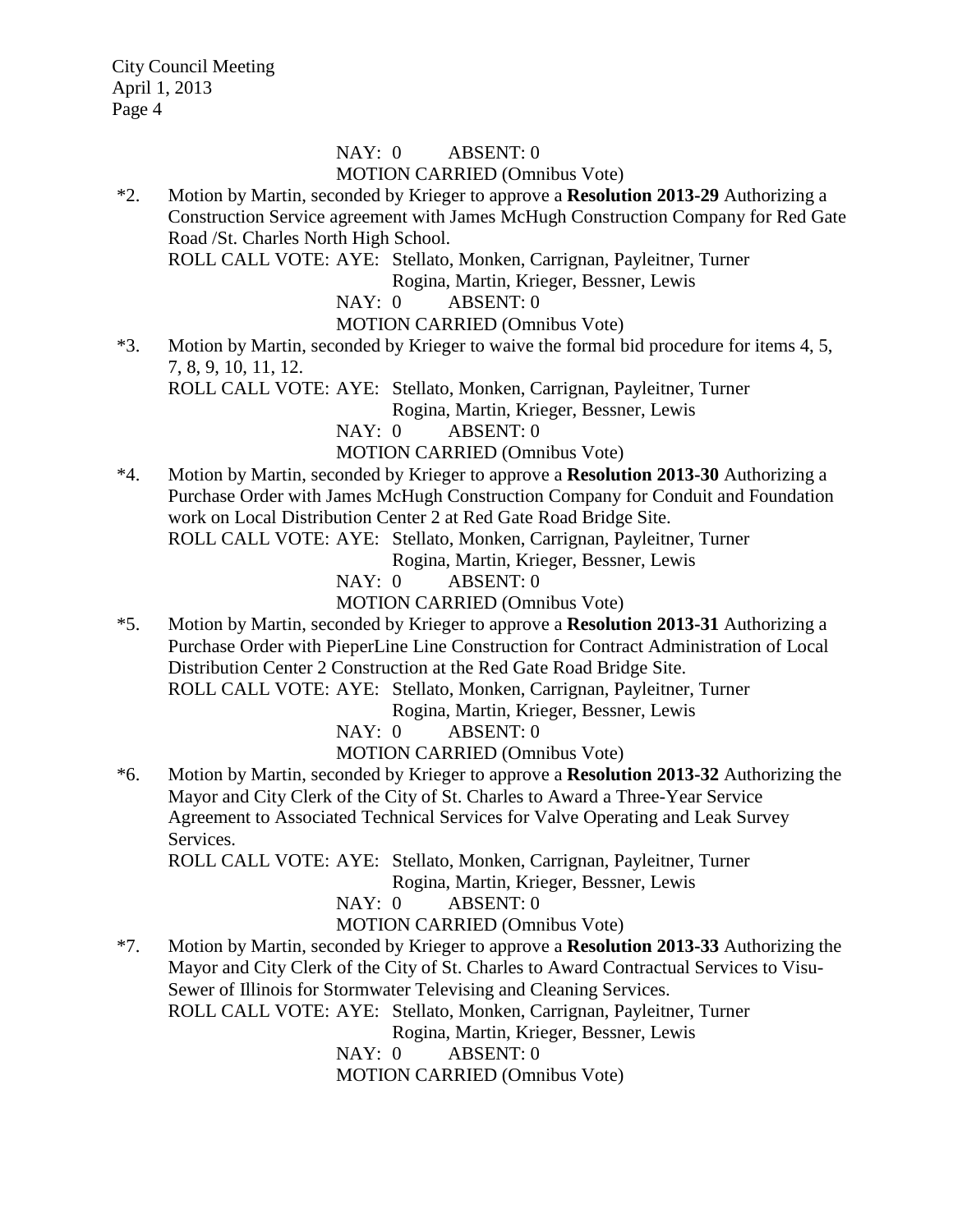\*8. Motion by Martin, seconded by Krieger to approve a **Resolution 2013-34** Authorizing the Mayor and City Clerk of the City of St. Charles to Award Contractual Services to K. Hoving Companies for Street Sweeping Services.

ROLL CALL VOTE: AYE: Stellato, Monken, Carrignan, Payleitner, Turner

Rogina, Martin, Krieger, Bessner, Lewis

NAY: 0 ABSENT: 0

MOTION CARRIED (Omnibus Vote)

\*9. Motion by Martin, seconded by Krieger to approve a **Resolution 2013-35** Authorizing the Mayor and City Clerk of the City of St. Charles to Award Contractual Services to Alliance Sweeping for Parking Lot Sweeping and Maintenance.

ROLL CALL VOTE: AYE: Stellato, Monken, Carrignan, Payleitner, Turner

Rogina, Martin, Krieger, Bessner, Lewis

NAY: 0 ABSENT: 0

MOTION CARRIED (Omnibus Vote)

\*10. Motion by Martin, seconded by Krieger to approve a **Resolution 2013-36** Authorizing the Mayor and City Clerk of the City of St. Charles to Award Contractual Services to DuKane Services for Janitoral Services.

ROLL CALL VOTE: AYE: Stellato, Monken, Carrignan, Payleitner, Turner

Rogina, Martin, Krieger, Bessner, Lewis

NAY: 0 ABSENT: 0

MOTION CARRIED (Omnibus Vote)

\*11. Motion by Martin, seconded by Krieger to approve a **Resolution 2013-37** Authorizing the Mayor and City Clerk of the City of St. Charles to Award Contractual Services to Kramer Tree Specialists for Residential Brush Pick Up.

ROLL CALL VOTE: AYE: Stellato, Monken, Carrignan, Payleitner, Turner

Rogina, Martin, Krieger, Bessner, Lewis

NAY: 0 ABSENT: 0

MOTION CARRIED (Omnibus Vote)

\*12. Motion by Martin, seconded by Krieger to approve a **Resolution 2013-38** Authorizing the Mayor and City Clerk of the City of St. Charles to Award Contractual Services to Kramer Tree Specialists for Leaf Collection Services.

ROLL CALL VOTE: AYE: Stellato, Monken, Carrignan, Payleitner, Turner

Rogina, Martin, Krieger, Bessner, Lewis

NAY: 0 ABSENT: 0

MOTION CARRIED (Omnibus Vote)

\*13. Motion by Martin, seconded by Krieger to approve installation of Downtown Partnership Historic Signs.

ROLL CALL VOTE: AYE: Stellato, Monken, Carrignan, Payleitner, Turner

Rogina, Martin, Krieger, Bessner, Lewis

NAY: 0 ABSENT: 0

MOTION CARRIED (Omnibus Vote)

\*14. Motion by Martin, seconded by Krieger to approve a **Resolution 2013-39** Authorizing the Mayor and City Clerk of the City of St. Charles to Execute a Standard Software Maintenance Agreement with New World Systems Corporation.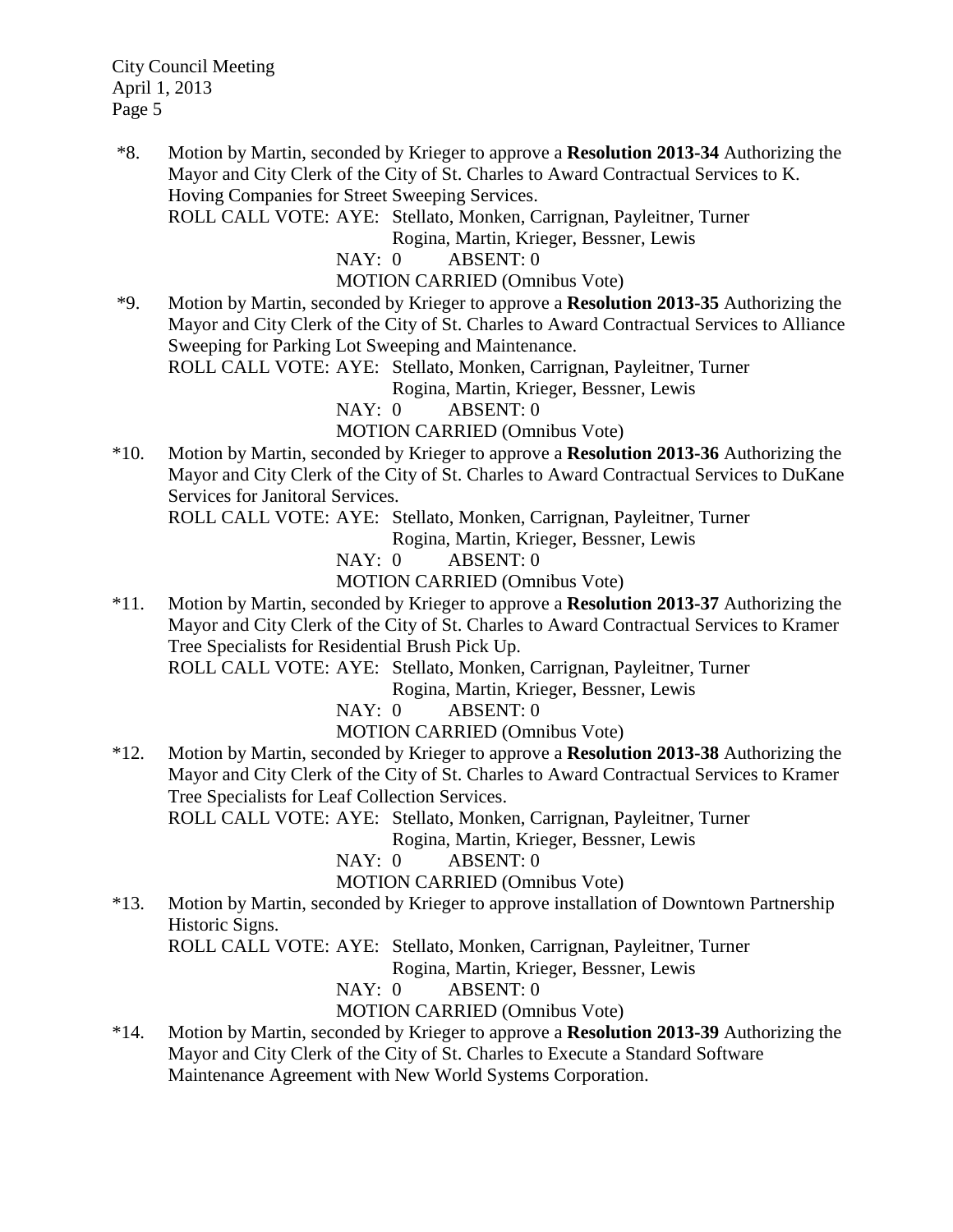ROLL CALL VOTE: AYE: Stellato, Monken, Carrignan, Payleitner, Turner

Rogina, Martin, Krieger, Bessner, Lewis

# NAY: 0 ABSENT: 0

## MOTION CARRIED (Omnibus Vote)

\*15. Motion by Martin, seconded by Krieger to approve an **Ordinance 2013-M-22** Authorizing the Execution of Amendment #1 to Intergovernmental Agreement for Tri-City Police Records.

ROLL CALL VOTE: AYE: Stellato, Monken, Carrignan, Payleitner, Turner

Rogina, Martin, Krieger, Bessner, Lewis

NAY: 0 ABSENT: 0

MOTION CARRIED (Omnibus Vote)

16. Motion by Stellato, seconded by Monken to approve street closures and use of amplification equipment for the 2013 Pride of the Fox Riverfest.

ROLL CALL VOTE: AYE: Stellato, Monken, Carrignan, Payleitner, Turner

Rogina, Martin, Krieger, Lewis

NAY: 0 ABSENT: 0

ABSTAIN: Bessner

MOTION CARRIED

17. Motion by Stellato, seconded by Monken to approve a Class E-1 Liquor License for the 2013 Pride of the Fox Riverfest.

ROLL CALL VOTE: AYE: Stellato, Monken, Carrignan, Payleitner, Turner

Rogina, Lewis

NAY: Martin, Krieger ABSENT: 0

ABSTAIN: Bessner

MOTION CARRIED

18. Motion by Stellato, seconded by Turner to approve a Class E-3 Liquor License for the Kane County Fair.

ROLL CALL VOTE: AYE: Stellato, Monken, Carrignan, Payleitner, Turner

Rogina, Bessner, Lewis

NAY: Martin, Krieger ABSENT: 0

## MOTION CARRIED

\*19. Motion by Martin, seconded by Krieger to approve street and parking lot closures for the Fine Arts Show.

ROLL CALL VOTE: AYE: Stellato, Monken, Carrignan, Payleitner, Turner

Rogina, Martin, Krieger, Bessner, Lewis

NAY: 0 ABSENT: 0

## MOTION CARRIED (Omnibus Vote)

\*20. Motion by Martin, seconded by Krieger to approve a **Resolution 2013-40** Requesting the Closure of Routes 64 and 31 for the Memorial Day Parade. ROLL CALL VOTE: AYE: Stellato, Monken, Carrignan, Payleitner, Turner

Rogina, Martin, Krieger, Bessner, Lewis

NAY: 0 ABSENT: 0

MOTION CARRIED (Omnibus Vote)

\*21. Motion by Martin, seconded by Krieger to approve authorizing the City of St. Charles, as Lead Agency for Tri-City, to include the approved operating budget for the period of May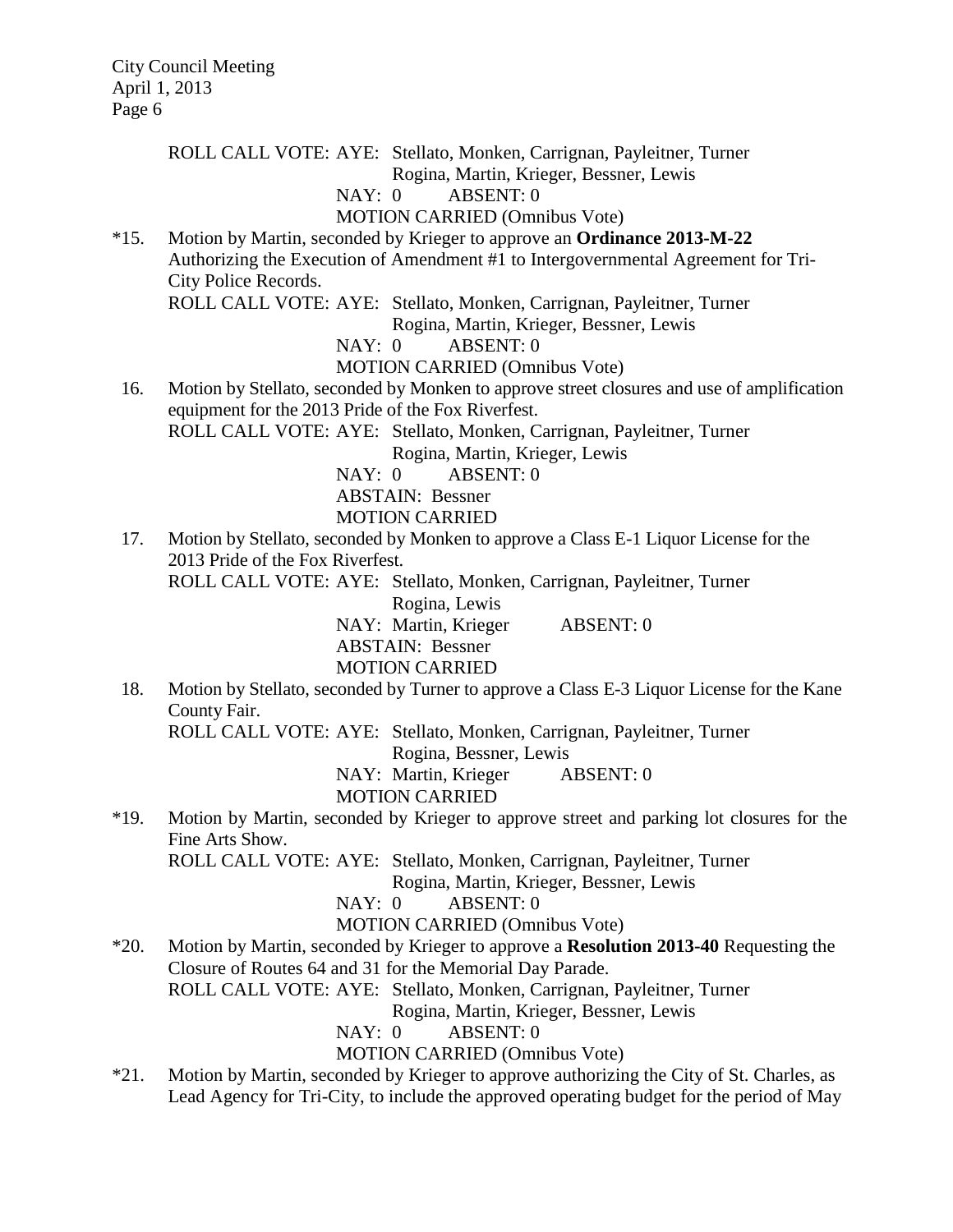> 1, 2013 through April 30, 2014 in the St. Charles Municipal Budget for and on behalf of Tri-City Ambulance Service.

ROLL CALL VOTE: AYE: Stellato, Monken, Carrignan, Payleitner, Turner

Rogina, Martin, Krieger, Bessner, Lewis

NAY: 0 ABSENT: 0

MOTION CARRIED (Omnibus Vote)

\*22. Motion by Martin, seconded by Krieger to approve authorizing the City of St. Charles, as Lead Agency for Tri-City, to execute an agreement for Paramedic Services, for and on behalf of Tri-City Ambulance Service.

ROLL CALL VOTE: AYE: Stellato, Monken, Carrignan, Payleitner, Turner

Rogina, Martin, Krieger, Bessner, Lewis

NAY: 0 ABSENT: 0

## MOTION CARRIED (Omnibus Vote)

\*23. Motion by Martin, seconded by Krieger to approve an **Ordinance 2013-M-23** Authorizing the Disposal of Surplus Personal Property Owned by the City of St. Charles (Tri-City Ambulance cardiac monitor carrying cases and patient cables). ROLL CALL VOTE: AYE: Stellato, Monken, Carrignan, Payleitner, Turner

Rogina, Martin, Krieger, Bessner, Lewis

NAY: 0 ABSENT: 0

MOTION CARRIED (Omnibus Vote)

\*24. Motion by Martin, seconded by Krieger to approve an **Ordinance 2013-M-24** Authorizing the Disposal of Surplus Personal Property Owned by the City of St. Charles (Various Equipment).

ROLL CALL VOTE: AYE: Stellato, Monken, Carrignan, Payleitner, Turner

Rogina, Martin, Krieger, Bessner, Lewis

NAY: 0 ABSENT: 0

MOTION CARRIED (Omnibus Vote)

\*25. Motion by Martin, seconded by Krieger to approve parking lot closure and use of Municipal Building sidewalks for Pottawatomie Garden Club's Fall Boutique and Plant Sale.

ROLL CALL VOTE: AYE: Stellato, Monken, Carrignan, Payleitner, Turner Rogina, Martin, Krieger, Bessner, Lewis NAY: 0 ABSENT: 0 MOTION CARRIED (Omnibus Vote)

 **C. Planning and Development** None.

## **D. No Additional Items from Mayor, Council, Staff, or Citizens**

## **E. Adjournment**

Motion By Carrignan, seconded by Stellato, to adjourn meeting. VOICE VOTE UNANIMOUS MOTION CARRIED

Meeting adjourned at 7:28 P.M.